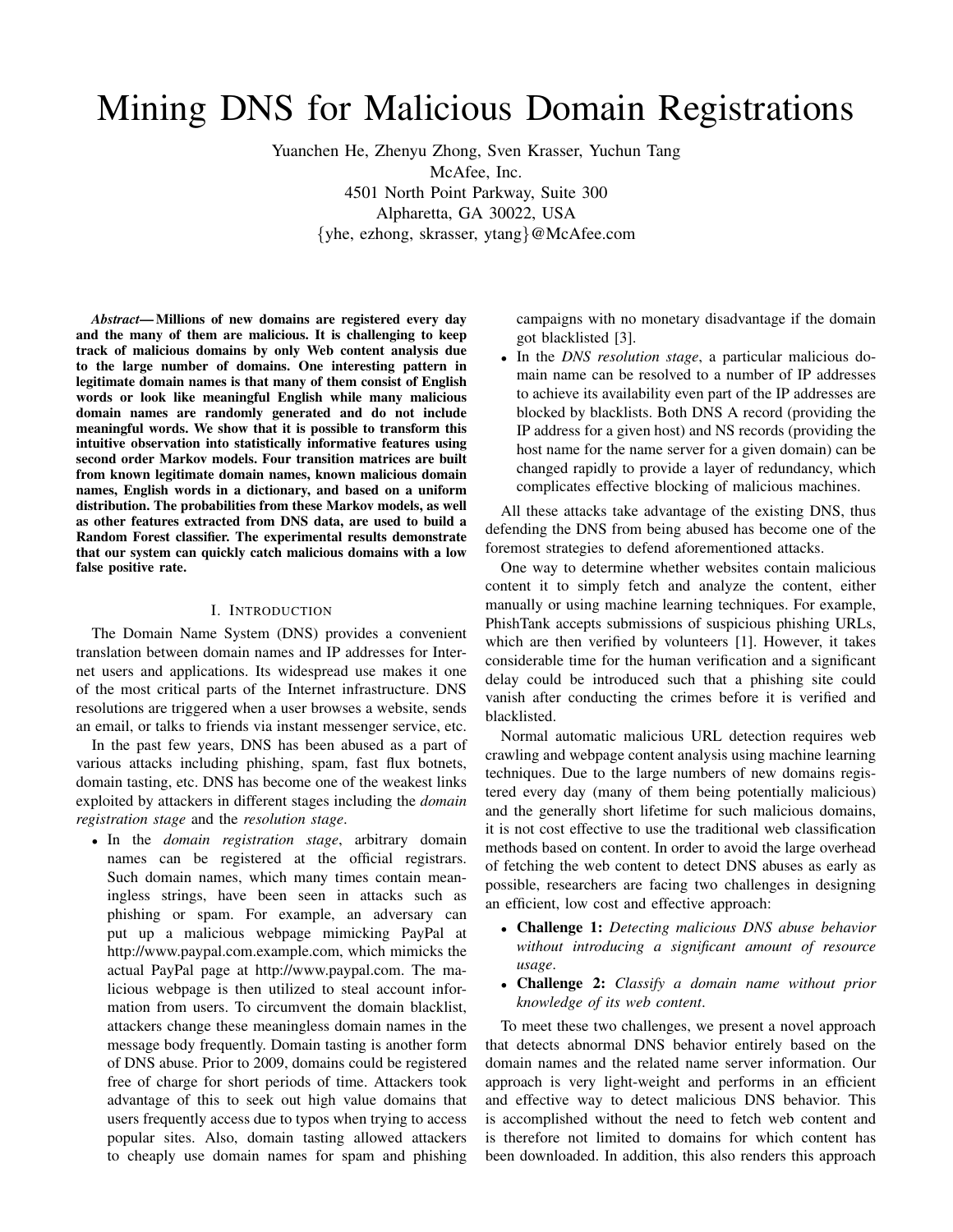effective against malicious domains that have been registered but that are not set up for content distribution yet by the attacker.

#### II. RELATED WORK

There are various related research efforts that attempt to address to some extent the vulnerabilities outlined above. The following sections outline the related work in the areas of domain/URL analysis and machine learning techniques utilized in the security space.

# *A. Malicious Domain/URL Detection*

Most DNS abuses manifest themselves in the form of malicious URLs. These URLs could be phishing websites, spam websites, or websites that spread malware. Ma *et al.* perform Website classification based on inbound URLs [13][14]. Both lexical features and host-based features are extracted from each URL. Ma *et al.* consider both hostname and path. The hostbased features considered are based on hostname information pertaining to IP addresses used, WHOIS properties, TTL of the DNS resource record, etc. The research investigates data on 15,000 benign URLs and 20,500 malicious URLs. Our approach differs in that we only consider the hostname (not the path) and that we utilize light-weight features that can be extracted from DNS zone data. Furthermore, our study is based on all data available in a complete top-level domain zone (.com) in DNS, granting us a global view of over hundreds of millions of domain names.

Cova *et al.* proposed techiniques to analyze rogue security software campaigns [7]. For the server side analysis of their approach, they use many network oberservable features including IP address, DNS names, other DNS entries pointing to the same IP, geolocation information, server identification string and version number, ISP identity, AS number, DNS registrar, DNS registrant, server uptime, etc. In our work, we only consider the zone based features. Their work focused on identifying rogue security software campaigns. Our work mainly focuses on domain classification.

Besides analyzing the domain names and URLs, contentbased approaches have been proposed as well. Zhang *et al.* examine the detection of phishing websites based on the content of the URLs. The content is analyzed using a TF-IDF algorithm [19]. Anderson *et al.* investigated detection of spam by capturing the graphical similarity between rendered websites from the URLs in spam messages [4].

#### *B. Proactive Detection with Machine Learning Techniques*

Machine learning techniques have been adopted to proactively detect existing network attacks including spam, malware, phishing, etc. In our previous works, we extracted features from email messages and applied Support Vector Machines (SVM) and Random Forests (RF) classifiers for spam sender behavior analysis [16][17][18]. We also successfully applied Decision Tree (DT) and SVM on image header and file properties to identify image spam [12]. Sujata *et al.* used Logistic Regression (LR) classifier to model a set of heuristics including page rank, domain whitelist, obfuscation rules on URLs, and word-based features [10]. Fette *et al.* also proposed a similar approach to study URL characteristics and applied various classifiers including SVM, RF, and DT [8].

# III. FEATURES

The domain classification problem can be treated as binary classification problem where positive samples are malicious domains and negative samples are legitimate domains. In this work, two kinds of features are extracted for classification: textual features and zone features. Table I describes all features extracted in this work. Feature 1 to Feature 4 are the normalized markov transition probabilities for each domain name based on four transition matrices. Feature 5 to Feature 10 are the markov transition probability differences between any two markov transition probabilities for each domain name. Feature 11 to Feature 16 are the normalized markov transition probability differences between any two normalized markov transition probabilities for each domain name.

#### *A. Textual Features*

Many newly registered domains exhibit interesting textual sequence patterns. In many cases, a legitimate domain name consists of English words or looks like meaningful English words since these are easy to remember. Many newly registered malicious domain names are randomly generated and meaningless strings. To quantitatively describe this observation for the purpose of classification, we use several Markov Chain Models expressing the likelihood of textual sequences in domain names falling into different categories. In addition, we include other textual properties as features, such as the length of a domain name, the number of letters, the number of digits, and so forth. Refer to Table I for a complete list.

#### *B. Zone Features*

Typically, a legitimate domain will not change its hosting nameserver often while many malicious domains tend to change the hosting nameservers frequently. Also, our data shows that a large number of newly registered domains are malicious. Both observations indicate that such zone features carry discriminative power when used for classification. The zone features we consider in this work include the total number of nameservers that ever hosted a domain, the number of nameservers that hosted this domain but not host it anymore, the average/maximum/minimum string lengths of nameservers hosting it, and so on. Table I contains a comprehensive list of features used.

# *C. Feature Analysis*

Two methods, signal-to-noise ratio (S2N) and the Random Forest (RF) based Gini coefficient [2][11], are used for preliminary feature analysis. S2N is the ratio of the strength of the signal and the strength of the noise. S2N is defined as

$$
S2N_i=\frac{|\mu_i^+-\mu_i^-|}{\delta_i^++\delta_i^-}
$$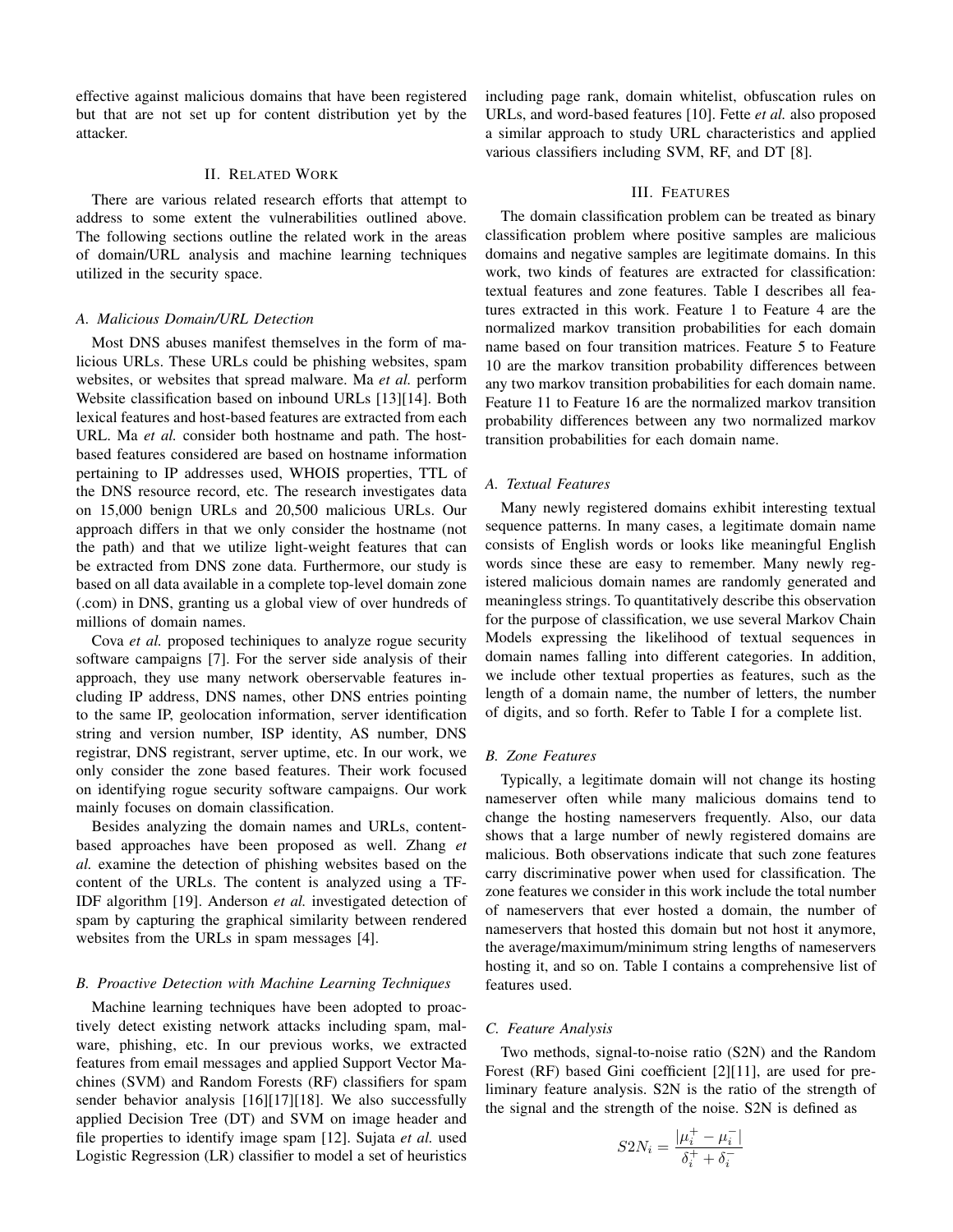# TABLE I

FEATURE SETS

| <b>Feature</b>  | <b>Feature Name</b>                                        |  |
|-----------------|------------------------------------------------------------|--|
| 1               | normalized legitimate markov value                         |  |
| $\overline{2}$  | normalized malicious markov value                          |  |
| $\overline{3}$  | normalized English words markov value                      |  |
| 4               | normalized uniform distribution markov value               |  |
| 5               | legitimate & malicious difference                          |  |
| 6               | legitimate & English words difference                      |  |
| 7               | legitimate & uniform distribution difference               |  |
| 8               | malicious & English words difference                       |  |
| 9               | malicious & uniform distribution difference                |  |
| 10              | English words & uniform distribution difference            |  |
| 11              | legitimate & malicious normalized difference               |  |
| 12              | legitimate & English words normalized difference           |  |
| 13              | legitimate & uniform distribution normalized difference    |  |
| 14              | malicious & English words normalized difference            |  |
| $\overline{15}$ | malicious & uniform distribution normalized difference     |  |
| $\overline{16}$ | English words & uniform distribution normalized difference |  |
| $\overline{17}$ | numbers in domain name                                     |  |
| $\overline{18}$ | letters in domain name                                     |  |
| $\overline{19}$ | hyphens in domain name                                     |  |
| $\overline{20}$ | length of maximum number only substring                    |  |
| 21              | length of maximum letter only substring                    |  |
| $\overline{22}$ | length of maximum hyphen only substring                    |  |
| $\overline{23}$ | vowels count in domain name                                |  |
| $\overline{24}$ | Consonants count in domain name                            |  |
| $\overline{25}$ | $#NS1$ hosted this domain                                  |  |
| 26              | #non-active NS hosted this domain                          |  |
| $\overline{27}$ | non-active NS ratio                                        |  |
| 28              | maximum days of any NS hosted this domain                  |  |
| 29              | minimal days of any NS hosted this domain                  |  |
| $\overline{30}$ | average days of all NS hosted this domain                  |  |
| 31              | #NS that hosted this domain less than 1 day                |  |
| 32              | %NS that hosted this domain less than 1 day                |  |
| 33              | #NS that hosted this domain less than 1 week               |  |
| $\overline{34}$ | %NS that hosted this domain less than 1 week               |  |
| 35              | #NS that hosted this domain between 1 week to 2 weeks      |  |
| 36              | %NS that hosted this domain between 1 week to 2 weeks      |  |
| $\overline{37}$ | #NS that hosted this domain between 2 weeks to 1 month     |  |
| 38              | %NS that hosted this domain between 2 weeks to 1 month     |  |
| 39              | #NS that hosted this domain longer than 1 month            |  |
| 40              | %NS that hosted this domain longer than 1 month            |  |
| 41              | #NS that hosted this domain in recent year                 |  |
| 42              | %NS that hosted this domain in recent year                 |  |
| $\overline{43}$ | Any NS newly host this domain in recent year               |  |



where  $\mu_i^+$  and  $\mu_i^-$  are mean values on the  $i^{\text{th}}$  feature of all positive/negative samples,  $\delta_i^+$  and  $\delta_i^-$  are the corresponding standard deviations. A higher ratio indicates a feature is more likely to be informative.

We also analyze each feature with the decrease in Gini impurity from splitting on the feature in an RF classifier. In each node, Gini impurity can be calculated as

$$
I_G = 2 \cdot \frac{N^+}{N} \cdot \frac{N^-}{N}
$$

where  $N$ ,  $N^{+}$ , and  $N^{-}$  are the number of total/positive/negative samples in the node. After each split, the sum of the Gini impurity values over two child nodes should be decreased compared to the Gini impurity on the parent node. The decreases are summed up for all splits on a feature in each tree and averaged over the RF as the Gini coefficient of the feature. The higher the Gini coefficient the more informative a feature is.



Fig. 1. s2n Feature Ranking



Fig. 2. Random Forest Feature Ranking

Fig. 1 depicts S2N values for all features while Fig. 2 shows Gini coefficient values. From those two feature ranking methods, the maximum days for a nameserver that ever hosted the domain (Feature 28 in Table I) and the nonactive nameserver ratio (Feature 27 in Table I) are the most informative features. In general, the domain registry features are more informative than the textual features. For the textual features, the difference of legitimate Markov probability and malicious Markov probability (Feature 5 in Table I) is the most informative.

# IV. CLASSIFICATION MODELS

# *A. Markov Model*

Markov model is used to find the informative sequence patterns to discriminate malicious domains from legitimate domains. A Markov chain is a sequence of random variables  $X_1, X_2, X_3, \ldots$  with the Markov property [15]. Markov property means "absence of memory" of a random process, the conditional probability distribution of future states of the process depends only on the present state and not on the past states. The Markov property is mathematically defined as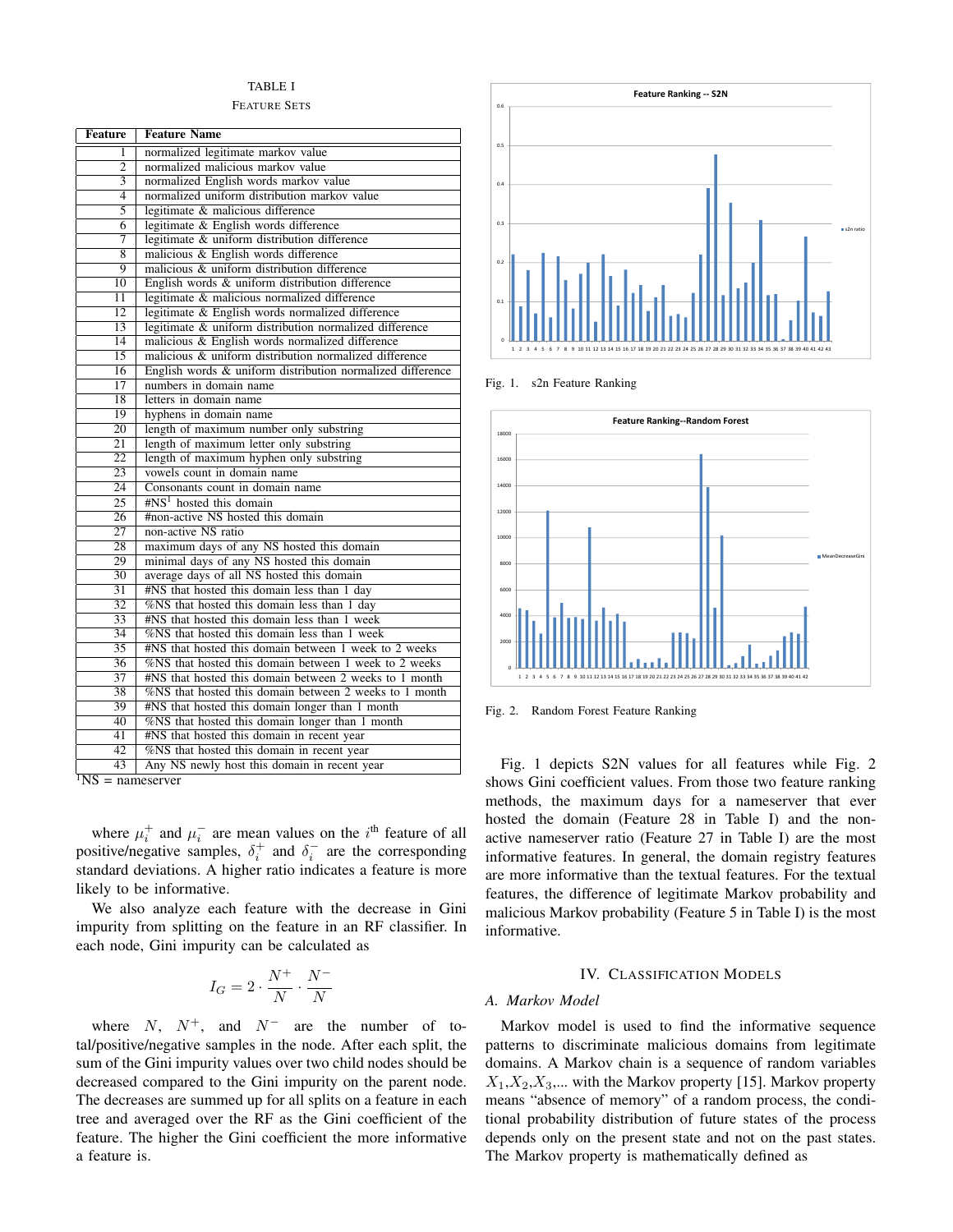$$
P(\mathbf{x_{n+1}} = x_{n+1} | \mathbf{x_n} = x_n, \mathbf{x_{n-1}} = x_{n-1}, ..., \mathbf{x_0} = x_0)
$$
  
=  $P(\mathbf{x_{n+1}} = x_{n+1} | \mathbf{x_n} = x_n)$ 

for every choice of n and value  $x_n$ .

A Markov chain of order m (or a Markov chain with memory  $m$ ) where  $m$  is finite, is mathematically defined as

$$
P\left(\begin{array}{l}\mathbf{x_{n+1}} = x_{n+1} |\\ \mathbf{x_n} = x_n, \mathbf{x_{n-1}} = x_{n-1}, ..., \mathbf{x_0} = x_0\end{array}\right)
$$
  
=  $P\left(\begin{array}{l}\mathbf{x_{n+1}} = x_{n+1} |\\ \mathbf{x_n} = x_n, \mathbf{x_{n-1}} = x_{n-1}, ..., \mathbf{x_{n-m+1}} = x_{n-m+1}\end{array}\right)$ 

for every choice of n, m, and values  $x_n, x_{n-1}, ... x_{n-m+1}$ .

In this work, a second order Markov model ( $m = 2$ ) is used to calculate the transition probability for the domain name. The second order Markov model transition probability is the conditional probability that the third character occurs in a three character-length sequence, given the occurrence of the first two characters. We build two transition matrices from malicious domain names and legitimate domain names separately according to the training dataset. If cross validation is used, the two matrices are generated in each fold separately without utilizing the validation dataset. Besides, we also generate a unique distribution transition matrix for all possible transitions for domain names, and a letters only transition matrix from an English dictionary. For a domain name, the probability from each transition matrix can be calculated and used as a feature for classification.

#### *B. Logistic Regression*

Logistic regression is one of the most commonly used statistical techniques. It is a type of predictive model that can be used when the target variable is a categorical variable or is in the form of a binomial proportion. Like linear regression, it estimates the relationship between input features and the target variable. Logistic regression, as a generalized linear model, has been widely used for binary classification problems [9].

# *C. Decision Tree*

Decision Tree is one of the most popular classification algorithms current used in data mining and machine learning. A decision tree is a classifier expressed as a recursive partition of the instance space [5]. One advantage of decision tree is it can produce human-readable rules, and those rules can be used for classification.

# *D. Random Forest*

Random forest consists of many independent decision trees, where each tree is grown using a subset of training samples randomly selected with replacement [6]. For each tree modeling, the splitting condition at each node is generated using a subset of the possible attributes randomly selected without replacement. In order to classify a prediction sample, using the each of the trees votes for the class label and the majority class label is assigned to the prediction sample.

TABLE II DOMAIN DATA ON 03/14/2010

| #domains                  | 319.526 |
|---------------------------|---------|
| #malicious domains        | 140,554 |
| #legitimate domains       | 178,972 |
| #textual features         | 24      |
| #domain registry features | 19      |

TABLE III CLASSIFICATION RESULT

| Method       | AUC-7 CV | $TP$ with $1\%$ FP |
|--------------|----------|--------------------|
| RF-US        | 0.87349  | 0.46436            |
| <b>RF-MV</b> | 0.88819  | 0.46463            |
| DT           | 0.72996  | 0.25501            |
| I R          | 0.81605  | 0.27700            |

#### V. EXPERIMENTS

#### *A. Experiment Design*

Table II describes the dataset used in this study. The top level domain for all the domains in the dataset is ".com." There are 319,526 domains, and the domain registry information is collected until March 14, 2010. For each domain we extract the 24 textual features and 19 domain registry features as described above. The task is to build a classifier to discriminate malicious domain names (labeled 1) from legitimate domain names (labeled −1). 7-fold stratified cross-validation is used to evaluate the real classification accuracy. The dataset is divided into 7 subsets. Each subset has approximately the same size, and approximately the same ratio of legitimate domains over malicious domains. In each fold, 6 subsets are combined for training, and 1 subset is used for validation. The validation accuracy for 7 folds are aggregated as the estimation of real classification accuracy.

We study three classification techniques, logistic regression, decision tree, and random forest. All of the three techniques are very popular to be used in many supervised learning applications. Compared to overall accuracy, we are more interested in identifying more malicious domains (TP) with very low FP rate, since the effect of a FP (wrongly classify a legitimate domain as a malicious domain) is more critical than a FN (miss a malicious domain).

The R package randomForest is used for random forest modeling. Two bias strategies are studied. One is undersampling, given the number of legitimate domains is  $n^-$  in training dataset, we use all  $n<sup>-</sup>$  legitimate domains and random select  $\frac{n}{20}$  malicious domains for training. Another strategy is bias the cutoff of the voting from trees. In our experiment 100 trees are built. A domain is predicted as malicious if and only if it is predicted as malicious by 98 or more trees. Otherwise it is classified as legitimate.

The R package rpart is used for decision tree modeling. The R package glmnet is used for logistic regression modeling. For these two techniques, simple weighting strategy is used so that FP cost is 100 and FN cost is 1.

#### *B. Result Analysis*

The modeling results are reported in Table III. The Area Under the Receiver Operating Characteristic Curve (AUC)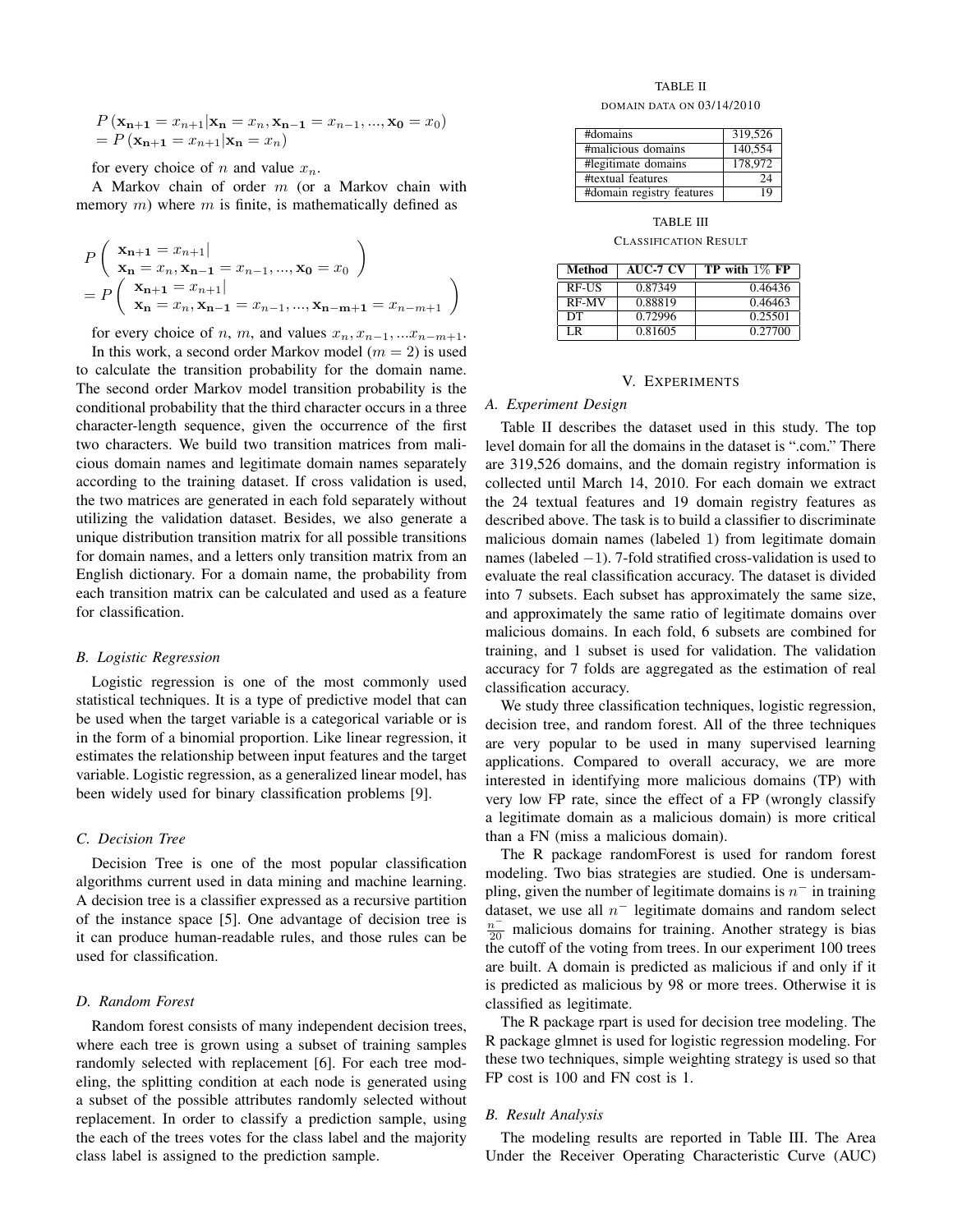

Fig. 3. ROC analysis-cut at 100% FP rate

matric is used for performance evaluation. RF-US denotes random forest modeling with the undersampling bias strategy. RF-MV denotes random forest modeling with major voting. DT denotes decision tree modeling, and LR denotes logistic regression modeling.

We observe that RF-MV is most accurate from AUC perspective. RF-US is very close. Compared to RF, LR and DT have much lower AUC values.

However, AUC values alone cannot justify the accuracy of the classifiers. In our real malicious domain detection system, a classifier with FP-rate larger than  $1\%$  is not acceptable. So we also evaluate TP-rate at a very low FP-rate (E.G. 1% FPrate). We observe that RF-MV gives the highest TP-rate at  $1\%$ FP-rate, and RF-US has almost same performance as RF-MV, but for the even less FP-rate (less than  $1\%$ ) RF-US has higher TP-rate than RF-MV.

Between LR and DT, DT has the smaller AUC value and less TP-rate at  $1\%$  FP, but for an even lower FP rate (FP rate less than 0.6%), DT performs better than LR.

Fig. 3 depicts ROC curves for all of the four classifiers. It shows that RF with both bias strategies have better overall performance than two other classifiers. Fig. 4 displays the ROC curves cut at 1% FP-rate. It clearly demonstrates that RF-US has the highest TP-rate at low FP-rate area. For example, at 0.3% FP-rate, RF-US can detect over 30% malicious domains.

## VI. CONCLUSION

There are millions of new domains registered everyday. And our observation is that the majority of the newly registered domains are malicious. It is challenging, if not infeasible, to keep track of malicious domains by Web content analysis due to the large number of domains. One interesting pattern in legitimate domain names is that many of them consist of English words or look like meaningful English which are easy to remember, while many malicious domain names are randomly generated. So some character combinations rarely appear in malicious domain names may appear more often in legitimate domain names, and vice versa. In this work second order Markov models are used to transform this simple observation into useful features for classification. Four transition matrices



Fig. 4. ROC analysis-cut at 1% FP rate

have been built from known legitimate domain names, known malicious domain names, English words in a dictionary, and uniform distribution. The probabilities from these Markov models, as well as other features extracted from DNS data, like the number of nameservers which ever hosted a domain, the average string length of these nameservers, etc., are used as the input feature space for RF modeling and classification. The experimental results demonstrate that this very light-weight approach can detect many malicious domains with a low FP rate.

#### **REFERENCES**

- [1] "Opendns, phishtank," http://www.phishtank.com.
- [2] "Random forests," http://www.stat.berkeley.edu/∼breiman/ RandomForests/cc home.htm#giniimp.
- [3] G. Aaron, D. Alperovitch, and L. Mather, "The relationship of phishing and domain tasting," September 2007, anti-Phishing Working Group.
- [4] D. S. Anderson, C. Fleizach, S. Savage, and G. M. Voelker, "Spamscatter: Characterizing Internet Scam Hosting Infrastructure," in *Proceedings of the USENIX Security Symposium, Boston, MA*, August 2007.
- [5] L. Breiman, J. Friedman, R. Olshen, and C. Stone, *Classification and Regression Trees*. Monterey, CA: Wadsworth and Brooks, 1984.
- [6] L. Breiman, "Random forests," *Machine Learning*, vol. 45, no. 1, pp. 5–32, 2001.
- [7] M. Cova, C. Leita, O. Thonnard, A. Keromytis, and M. Dacier, "Gone rogue: An analysis of rogue security software campaigns," in *Proceedings of European Conference on Computer Network Defense (EC2ND)*, 2009.
- [8] I. Fette, N. Sadeh, and A. Tomasic, "Learning to Detect Phishing Emails," in *Proceedings of the 16th International World Wide Web Conference, Baff, Alberta, Canada*, May 2007.
- [9] J. Friedman, T. Hastie, and R. Tibshirani, "Regularization paths for generalized linear models via coordinate descent," 2009.
- [10] S. Garera, N. Provos, and M. Chew, "A Framework for Detection and Measurement of Phishing Attacks," in *Proceedings of the ACM Workshop on Rapid Malcode (WORM), Alexandria, VA*, November 2007.
- [11] C. W. Gini, "Variability and mutability, contribution to the study of statistical distributions and relations," *Studi Economico-Giuridici della R. Universita de Cagliari*, 1912.
- [12] S. Krasser, Y. Tang, J. Gould, D. Alperovitch, and P. Judge, "Identifying image spam based on header and file properties using C4.5 decision trees and support vector machine learning," in *Proc. of the 2007 IEEE Systems, Man and Cybernetics Information Assurance Workshop (IAW 2007)*, 2007, pp. 255–261.
- [13] J. Ma, L. K. Saul, S. Savage, and G. M. Voelker, "Beyond Blacklists: Learning to Detect Malicious Web Sites from Suspicious URLs," in *Proceedings of ACM SIGKDD Conference, Paris, France*, June 2009.